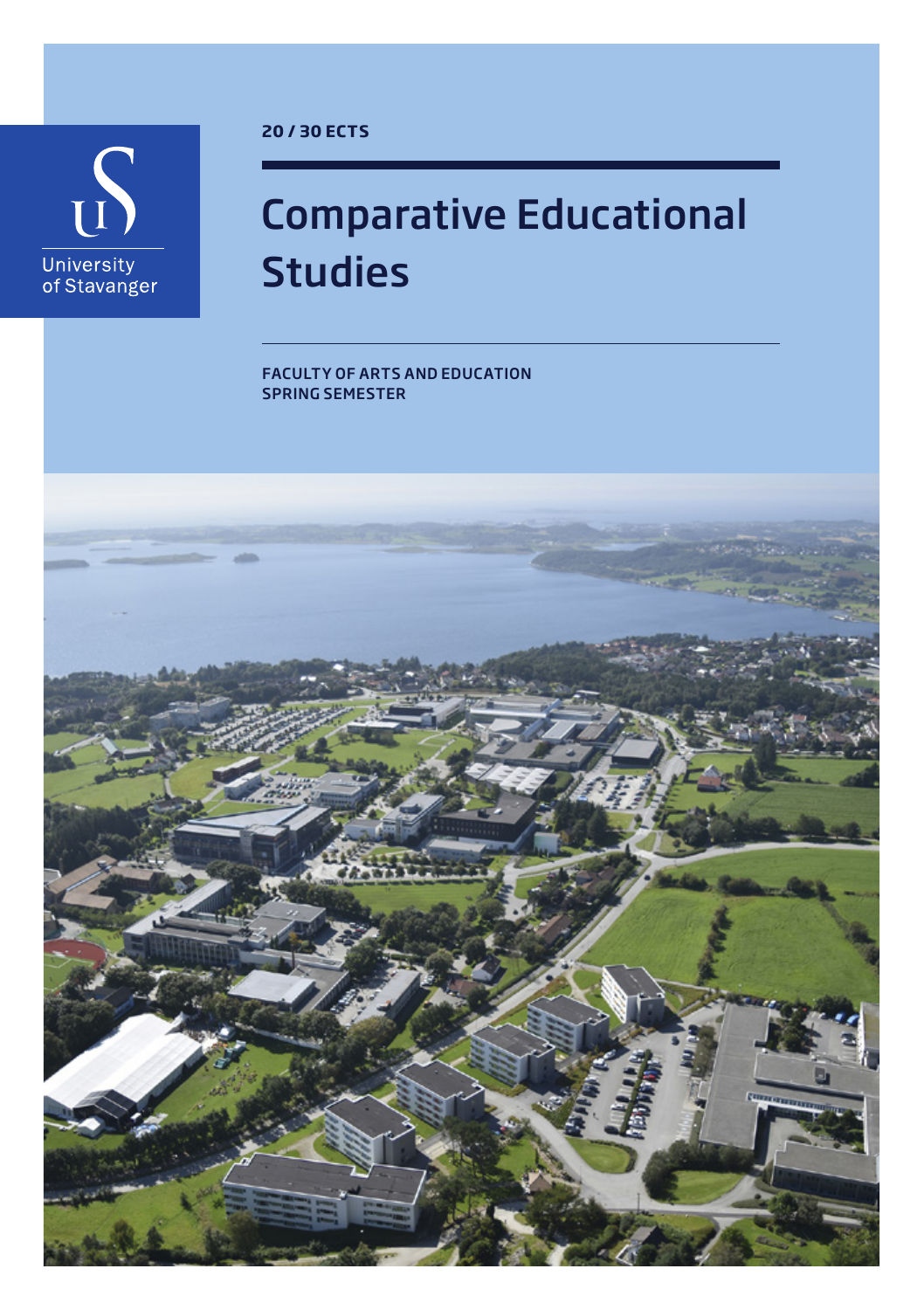### **Exchange Programme for International Students**

Comparative Educational Studies – Spring semester

20 ects: 3 months 30 ects: 5 months (one semester)

**Target group:** Student teachers (Kindergarten/Primary school)

The Faculty of Arts and Education at the University of Stavanger/UiS offers a 12 week course (20 ects) January-April. This can be extended with a period of School Experience (10ect), for a full semester program.

Teaching and assessment is in English.

**Certification:** A transcript of records documenting results of exams and accomplishments in practice periods is issued after completing the course/s.

**Costs:** UiS does not charge tuition fees. Students are responsible for costs related to housing, books, transport etc. European students have access to ERASMUS grants.

For further details of courses and practical information, please visit https://www.uis.no/ces

**Contact information:** 

Student coordinator; Inger-Marie Øglænd (inger.m.oglend@uis.no)

#### **BRIEF DESCRIPTIONS OF THE COURSES**

**Mandatory;** EIS110 and EIS120 **Optional;** EIS155 or EIS150 **Additional;** EIS 170

**Inclusive Education/EIS110 (8 ECTS)** The core idea of the course is "Inclusive education", included a general introduction to the educational system in Norway. It includes lectures, group work, individual study, and one week of observational practice.

#### **Music crossing boarders/EIS120 (6 ECTS)**

The course consists of theoretical and practical approaches related to multicultural understanding of music. It relates music to identity and culture, aiming to develop students' ability to work actively with children. No previous musical experience required.

#### **Drama in Early Childhood Education EIS155 (6ECTS)**

Through active participation, students are offered practical knowledge about drama¬turgy, and the possibility to develop skills in communication, interacting and acting. The course aims to increase students' competence

in planning and carrying out dramatic activities in early childhood setting

#### **Migration and intercultural relations/ EIS150 (6 ECTS)**

The course includes three subject areas: Migration to/from Norway, past and present. Education and migration; a European challenge. Integration of



immigrant children and families. The course includes lectures, workshops, group work, excursions, and individual study.

#### **School Experience/EIS 170 (10 ECTS)**

This course offers the possibility to experience and explore educational work in a Norwegian context. It consists of 20 days in a kindergarten/school, and a seminar on campus related to a written assignment.

Comparative Educational Studies has been a successful course for many years at the University of Stavanger. Students have come from; Austria, Belgium, Czech Republic, Denmark, Finland, Germany, Kurdistan, Latvia, Ireland, Poland, Romania, Spain, Sweden, Switzerland, Turkey, The Netherlands, USA, and the United Kingdom.

#### SOME LAUDATORY QUOTES FROM FORMER STUDENTS:

"I knew nothing about Norway before I came, but this has been very interesting, so different from what I knew before, and I have made many friends".

"This stay was really nice. Norwegian approach to children is amazing!"

"I take back with me a lot of very good memories, both from school and from all other experiences."